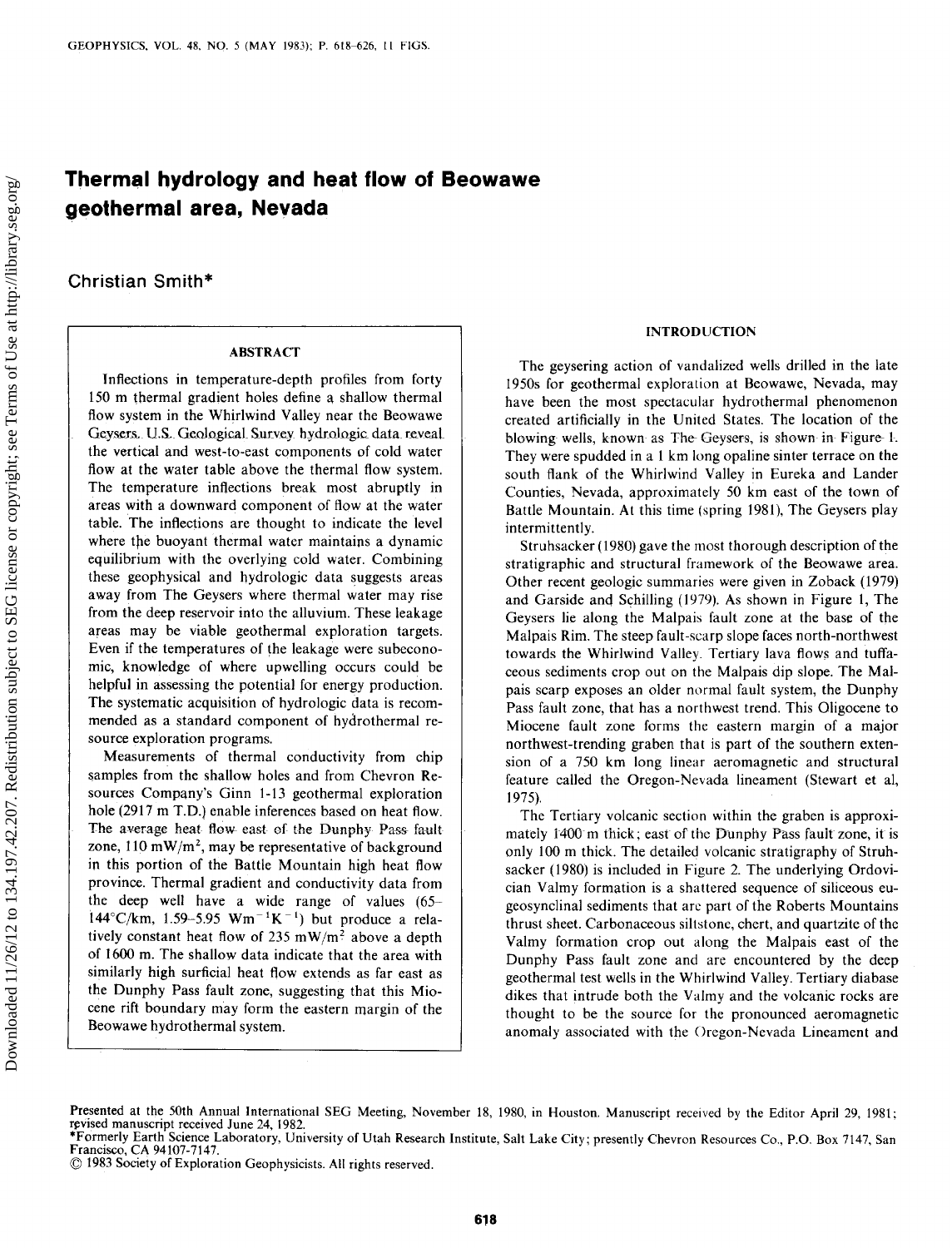

**FIG. 1. Location and generalized structure of the Beowawe area (after Struhsacker, 1980).** 

**the feeders for the Tertiary volcanic sequence filling the graben (Robinson, 1970).** 

In the 1970s, exploration for a hydrothermal resource capa**ble of sustaining electrical power generation was conducted by Chevron Resources Co. and Getty Oil Co. Much of their geophysical data has been acquired and made available through the Dept. of Energy, Division of Geothermal Energy Industry Coupled Program (Chevron Resources Co., 1979; Getty Oil Co., 1981). Included in these data packages are the temperature-depth profiles and drill-chip cuttings from the forty 150 m thermal gradient holes shown in Figure 3. The temperature-depth profiles provide a three-dimensional (3-D) view of the coupled heat and water flow in the shallow subsurface. Mapping these flows can contribute to the exploration effort by locating upflow zones or widespread horizons with enhanced permeability.** 

#### **THERMAL HYDROLOGY**

**The geothermal industry has generally neglected to include groundwater studies in their exploration programs even though water is the resource being sought. The typical program has looked at water only with an eye to its chemistry. Geothermal**  exploration geophysicists can remedy this omission by includ**ing piezometers in their shallow drilling plans.** 

**A piezometer is a small-diameter pipe open to a waterbear-**

**ing formation at one depth only, generally at the bottom, as schematically shown in Figure 4. The annulus between the drilled hole and the pipe or casing is usually grouted to ensure that there can be no vertical fluid flow within the hole. The elevation at which water stands in the piezometer indicates the total hydraulic head at the point of measurement. The hydraulic head H is the sum of two components, the pressure head P/py and the elevation head z:** 

$$
H = z + \frac{P}{\rho g},\tag{1}
$$

**where z is the elevation above an arbitrary datum (usually sea**  level),  $P$  is the fluid pressure,  $\rho$  the fluid density at ambient **temperature, and y the acceleration due to gravity.** 

**Under nonisothermal conditions, observed head values are corrected for density differences. In most groundwater studies these differences are small enough to be neglected. At geothermal areas with cold water aquifers, the less dense thermal water generally plumes upward to float on the colder water or emerge as hot springs. Where the thermal water is not sufficiently hot and buoyant, the weight of the overlying cold water may hold it down. The result can be a temperature inversion within the aquifer.** 

**Water flows from areas of higher hydraulic head to areas of lower hydraulic head. Figure 4 is a sketch of the relation given**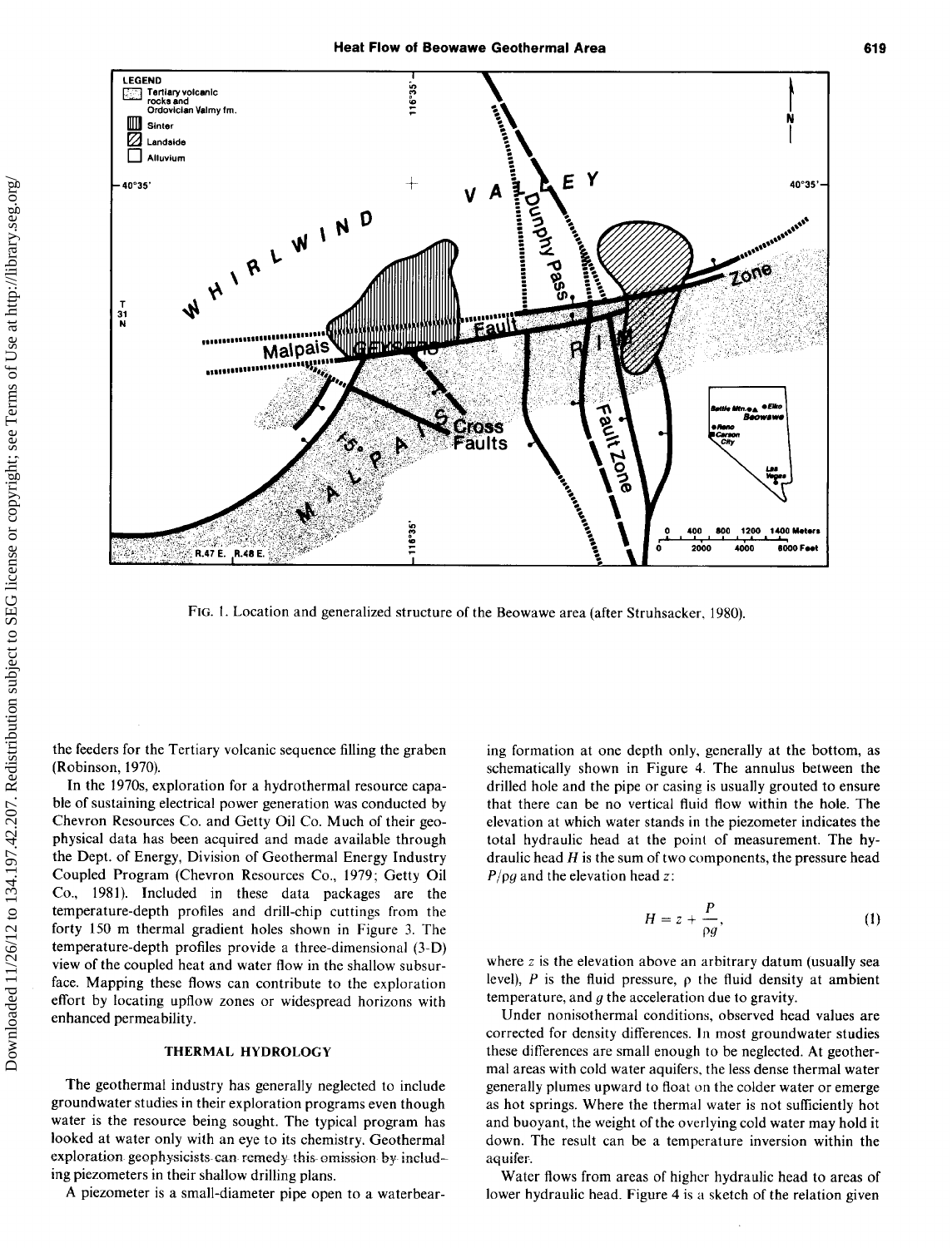Smith

| <b>MAP</b><br><b>CODE</b> |            | LITHOLOGIC<br>UNIT                                               | THERMAL<br>CONDUCTIVITY<br>Mean ± Std. Dev.<br>$(W \cdot m^{-1} K^{-1})$ | <b>NUMBER</b><br><b>SAMPLES</b> |
|---------------------------|------------|------------------------------------------------------------------|--------------------------------------------------------------------------|---------------------------------|
| $\mathsf{Q}_\mathsf{S}$   |            | <b>Opaline Sinter</b>                                            |                                                                          |                                 |
| QIs                       |            | Landslide                                                        |                                                                          |                                 |
| Qai                       |            | Alluvium                                                         | $1.68 \pm 0.11$                                                          | 8                               |
| Tv                        | Tq         | Coarse Gravel                                                    | 1.60                                                                     | $\mathbf{1}$                    |
|                           | Tb         | <b>Basalt</b>                                                    | 1.60                                                                     | 2                               |
|                           | <b>Twc</b> | <b>Tuffaceous Sediment</b><br>of White Canyon<br>glassy<br>silty | $133 \pm 0.12$<br>$1.65 \pm 0.08$                                        | 3<br>9                          |
|                           | Td         | Dacite<br>porphyritic<br>vitrophyric<br>argillized               | $2.02 \pm 0.13$<br>1.20<br>$1.67 \pm 0.22$                               | 9<br>$\frac{2}{4}$              |
|                           | Tba        | <b>Basaltic Andesite</b>                                         | $2.26 \pm 0.06$                                                          | 5                               |
|                           | Tts:       | Early tuffaceous<br>material                                     | $1.58 \pm 0.01$                                                          | 4                               |
|                           | Tha        | Hornblende<br>Andesite                                           | $1.90 \pm 0.17$                                                          | 5                               |
|                           | Τi         | Diabase dikes                                                    | $2.09 \pm 0.17$                                                          | 3                               |
| O <sub>V</sub>            |            | <b>Valmy Formation</b>                                           | $4.44 \pm 1.01$                                                          | 6                               |

FIG. 2. Stratigraphy of Beowawe area with measured thermal conductivity values.

by equation (1). The elevations of standing water (corrected for temperature where necessary) in a number of piezometers completed in the same horizon and distributed over an area, as in Figures 5a and 5b, are used to produce maps of hydraulic head. The differences in water levels seen in plan view can be used to compute the horizontal component of hydraulic gradient and, in isotropic media, the direction of water flow.

A cross-section of hydraulic heads can be generated if water levels are measured in adjacent piezometers completed at different depths, illustrated by Figures 5c and 5d. The difference in elevation of standing water in adjacent piezometers can be used to compute the vertical hydraulic gradient. Since elevation is positive upward, a negative vertical hydraulic gradient implies that there is a downward component of groundwater flow at that location. A positive value is computed wherever water rises from depth.

In areas where water flow affects heat flow, hydraulic head data should be able to delineate zones of upwelling hot water. Since hot water is the hydrothermal resource, water levels and vertical hydraulic gradient data should be gathered as part of any geothermal exploration program. Data from Beowawe demonstrate the utility of incorporating groundwater hydrology into thermal gradient surveys.

#### **BEOWAWE GROUNDWATER**

The U.S. Geological Survey, Water Resources Division, has drilled piezometers at several northern Nevada geothermal areas (e.g., Welch et al, 1981). Their data for the water table in the Whirlwind Valley are shown in Figure 3. The elevation of the water table appears to decrease systematically down the valley from west to east, reflecting the topography. It is within a few meters of the surface in the center of the valley. Much of the groundwater in the valley is presumably discharged by evapotranspiration at a playa lake beyond the eastern edge of Figure 3. Some may reach the Humboldt River farther to the east.

Water levels in the paired piezometers allow the computation of the vertical hydraulic gradient. Near The Geysers the vertical gradients are negative; water at the water table flows downward as well as toward the center of the valley. The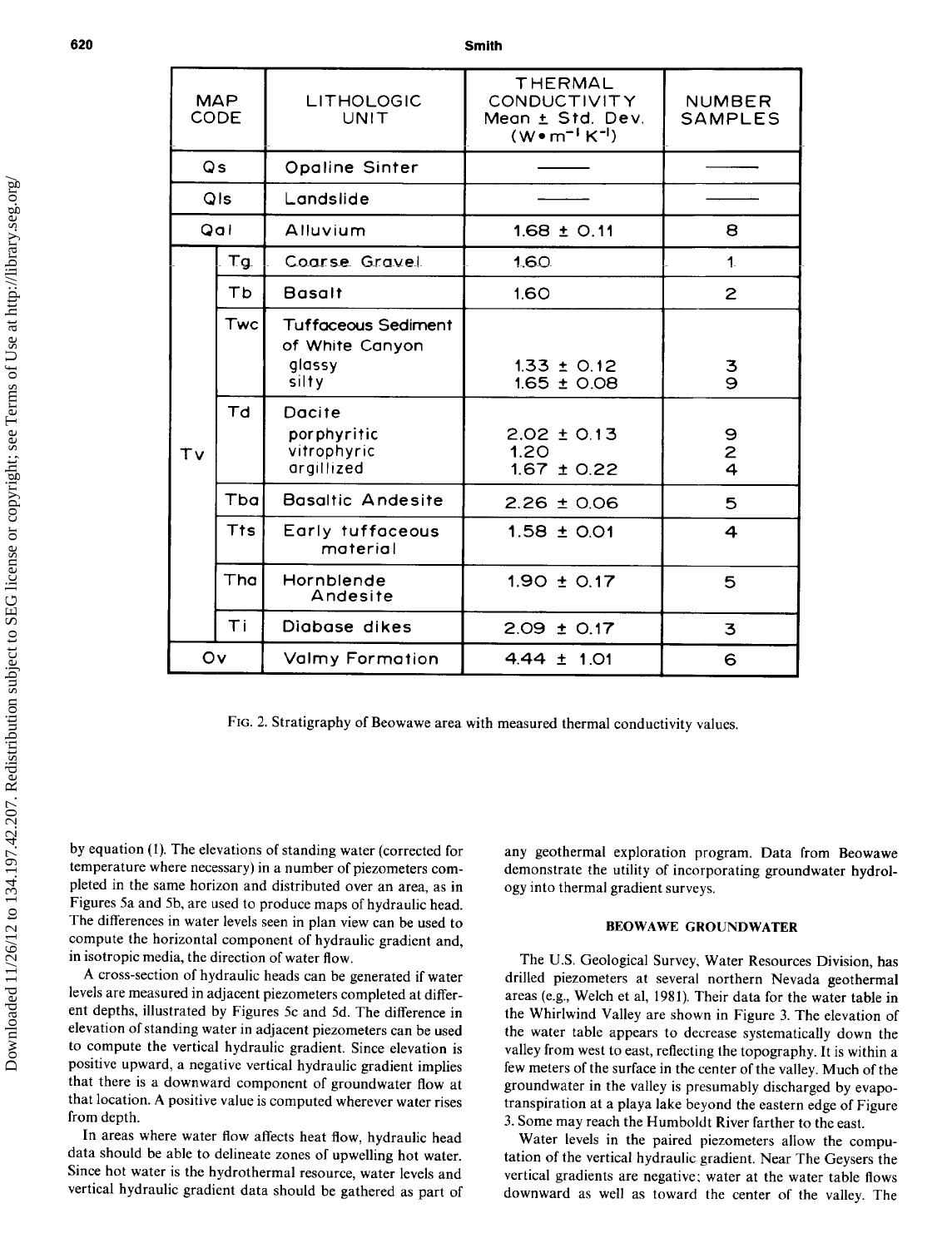

FIG. 3. Map of Beowawe area showing thermal gradient holes, piezometers, and elevation of water table.



FIG. 4. Relation between total head, pressure head, and elevation (after Hubbert, 1940).



FIG. 5. Theoretical cross-section showing piezometers, head distribution, flow pattern, and hydraulic gradients (after Freeze and Cherry, 1979).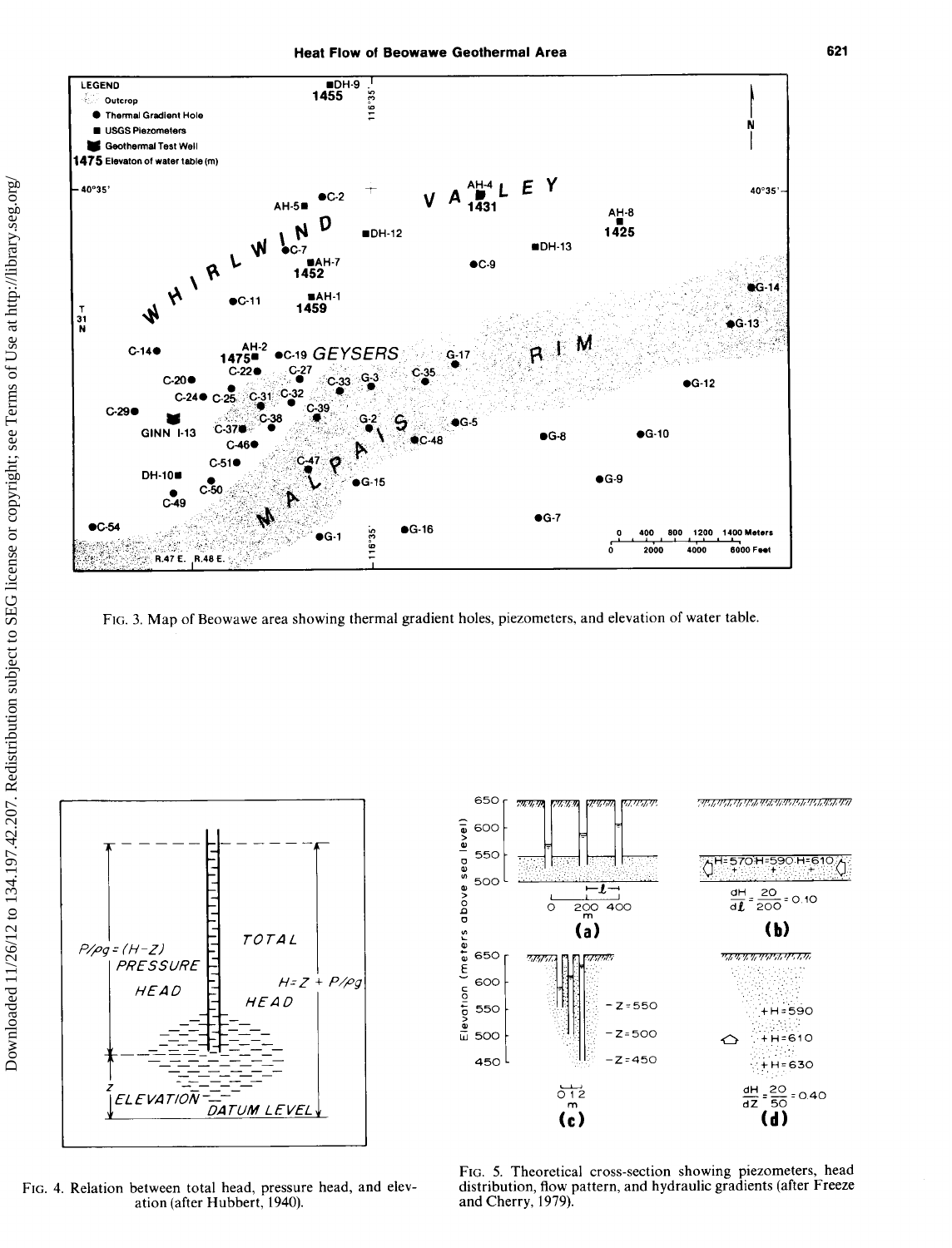

**FIG. 6. Temperature-depth profiles with similar thermal gradients, Whirlwind Valley, with inferred depths to top of thermal flow system. Lithologic symbols given in Figure 2.** 

**vertical gradient is positive in the piezometer pairs in the center of the valley. In this area, water flows upward as well as eastward, perhaps responding to evaporation at the water table.** 

**The vertical flow measured in the shallow piezometers is indicated at greater depths by curvature and inflections in temperature-depth profiles. Figure 6 presents examples. Hole C-22 is near piezometer pair AH-2 which has a strong negative gradient; its temperature profile is concave upward, reflecting the downward flow of water (Sorey, 1971). Upward fluid flow is**  shown by the concave downward profile of hole C-11 near the **center of the valley.** 

**The 68"C/km gradient in hole C-54 is similar to those in holes C-l 1 and C-22, but its linearity for the length of the hole and low temperature are unlike the other profiles in Figure 6. The temperature-depth profile in hole C-54 is one of the few in the Whirlwind Valley that shows little disturbance by groundwater flow and may be representative of regional conductive heat flow. If 68'C/km were a background gradient in alluvium, the regional conductive heat flow would be approximately 118 mW/m'. This heat flow is within the range of values given by Sass et al (1971a) for this portion of the Basin and Range province, allowing hole C-54 to serve as the reference for an arbitrary definition of cold and /hermal for the Beowawe area: water less than 7°C above the temperature in C-54 at the same** 



**FIG. 7. Representative temperature-depth profiles in Whirlwind Valley.**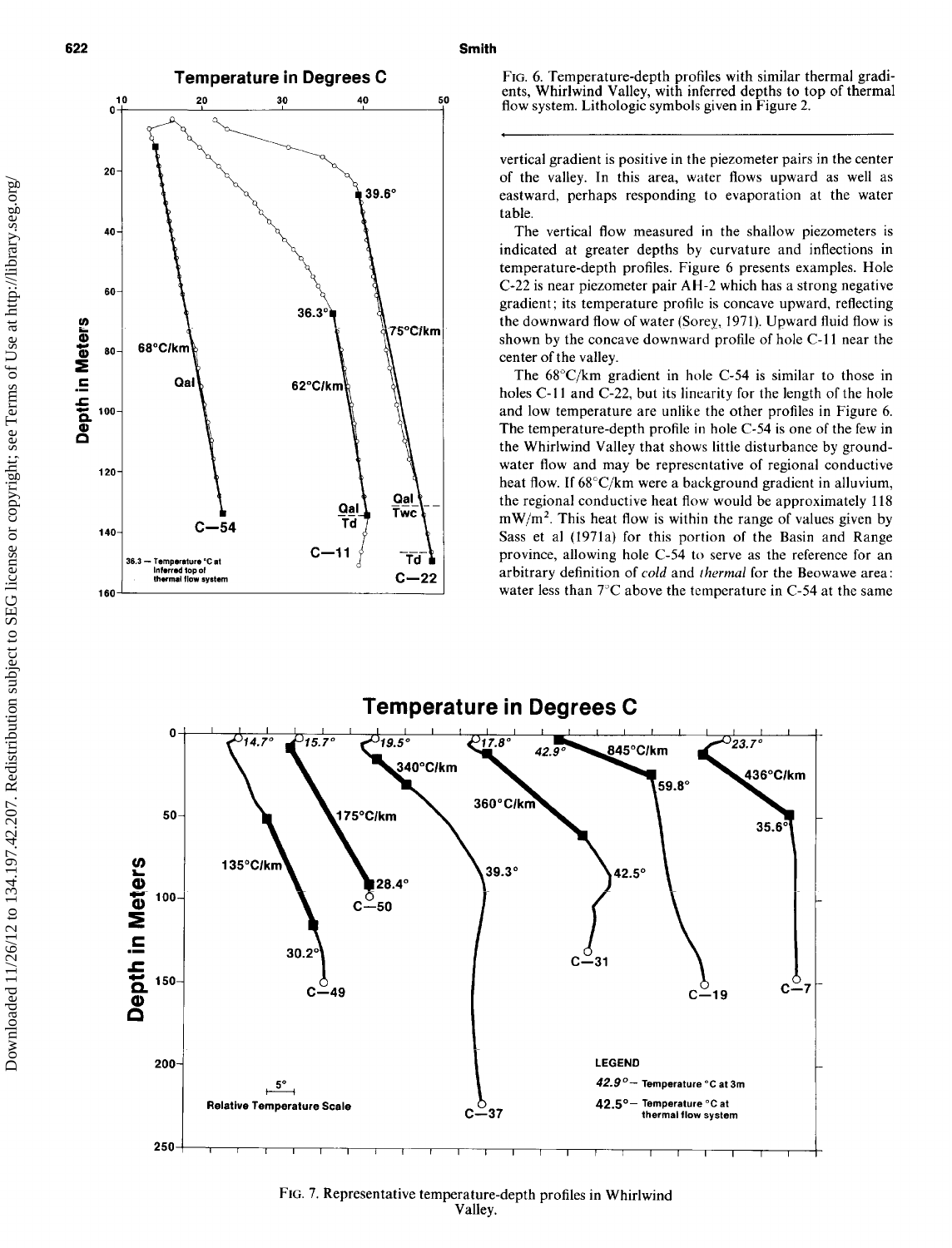

FIG. 8. Map of temperature at top of thermal flow system, **., contours in "C.** 



**FIG. 9. Map of elevation at top of thermal flow system, contours in meters.** 

**depth is said to be cold; water at higher temperatures is thermal.** 

**Many of the temperature-depth profiles in the Whirlwind Valley contain abrupt downward inflections that are diagnostic of vertical transport of heat by groundwater. The inflections occur at depths ranging between 24 and 134 m and at temperatures from 28°C to 60°C. The relative temperature scale of Figure 7 is used to avoid overlap of several of these profiles. The inflections are keyed with their temperatures. Including the measured temperature at the shallowest depth permits the reconstruction of the actual temperature profiles.** 

**The inflections in the temperature profiles are caused by fluid flow largely within the open annulus of these economically completed exploration holes. To minimize drilling costs, the annulus between the 0.12 m (4.75 inch) drilled hole and the 0.03 m (1 inch) pipe was not grouted. This method of hole completion is not recommended because the open hole forms a conduit for vertical flow. The annulus becomes a poor piezometer, open to the formation over the length of the hole instead of at one isolated interval. Differences in hydraulic head within the formation drive the vertical flow. The temperature inflections are interpreted to occur where the buoyant head of thermal water balances the gravitational head of the column of cold water above. They indicate the level where a dynamic equilibrium is maintained in the hole between rising thermal water and heavier cold water. Their depths probably do not strictly corre-** **late to the top of a particular aquifer or to a true hydraulic head. These data are not optimal but they are usable. They form a mappable horizon interpreted to represent the top of the thermal flow system.** 

**Figure 8 is an illustration of the temperature at the top of the thermal flow system as inferred from inflections like those in Figures 6 and 7. The hot springs around the base of the sinter terrace at The Geysers provide additional data. The near radial symmetry of the temperature distribution suggests that the area of The Geysers contains the principal source of thermal water flowing into the alluvium of the Whirlwind Valley. This symmetry also suggests that the temperature inflections reveal a single, laterally continuous flow system.** 

**The elevation of the top of the thermal flow system is shown in Figure 9. These elevations cannot be corrected for density since the thermal gradient holes are not true piezometers and the inflections are not true hydraulic heads. The contours of Figure 9 reveal the levels to which the buoyant water rises. They reflect neither the radial pattern of the temperature map nor the west-to-east hydraulic gradient of the water table. Thermal water levels are higher within the bedrock southwest of The Geysers than they are in the adjacent alluvium. The high water levels may indicate that upwelling occurs in this area. It is also possible that water from The Geysers is perched above a less permeable horizon of volcanic rock.** 

**Relatively high thermal water levels are sustained within the**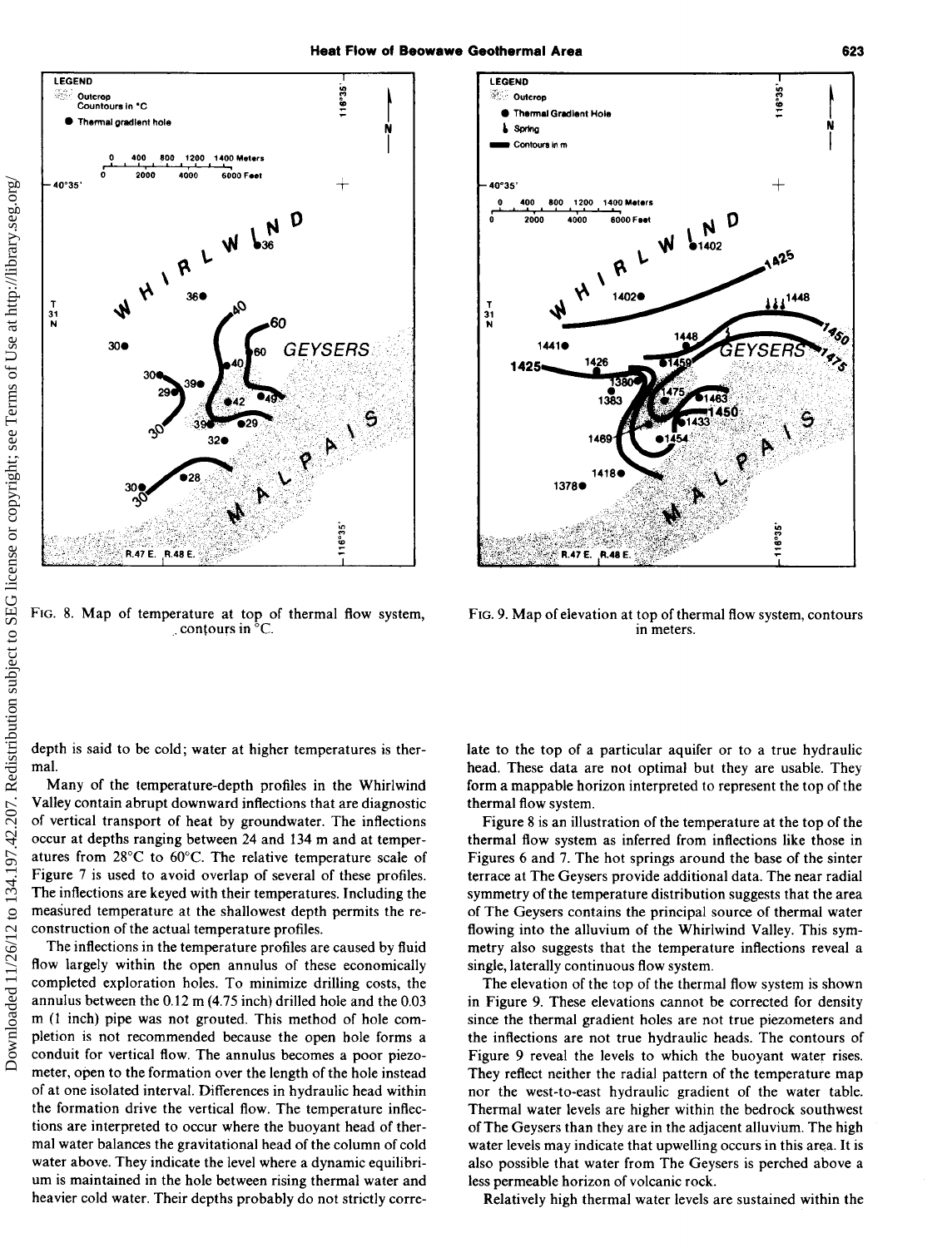**alluvium along the buried extension of the Malpais fault zone to the west of The Geysers (Smith, 1979). Since water level and vertical hydraulic gradient data are not available there, it is not possible to decipher the hydrologic system that sustains the high thermal water levels. One plausible flow system would limit the source of thermal water to The Geysers and suggest that it preferentially flows laterally along the fault zone. If this were the case, vertical hydraulic gradient data would probably show only a small vertical component of groundwater flow.** 

**An alternative flow system that would account for the high thermal water levels in the alluvium suggests that the western extension of the Malpais fault zone may be a channel for rising thermal water. If this buried structure were a local source of thermal water, vertical hydraulic gradients along its trace would indicate an upward flow of water.** 

**A few strategically placed piezometers could determine whether the western extension of the Malpais fault zone allows**  **water to rise from depth. If it does, it may prove to be a viable geothermal exploration target or the key to the location of a deep permeable reservoir.** 

#### **HEAT FLOW**

**Figure 2 summarizes the mean and standard deviations of the measured thermal conductivities for each of the major rock units in the Beowawe area. All thermal conductivity values were determined using a modified divided bar apparatus at the University of Utah (Chapman et al, 198 1). Computations of the thermal conductivities of the 61 drill-chip samples were made using the cell technique of Sass et al (1971b) but were not corrected for in-situ porosity. Uncertainty about the in-situ porosity is the major source of error in the computation of surface heat flow. The porosity of the alluvial and tuffaceous materials may exceed 30 percent; if so, the conductivities mea-**



**FIG. 10. Generalized hthology, thermal gradients and conductivities, and computed heat flow, Chevron Resources Co. Ginn I-13 geothermal test well, Whirlwind Valley. Lithologic symbols given in Figure 2.**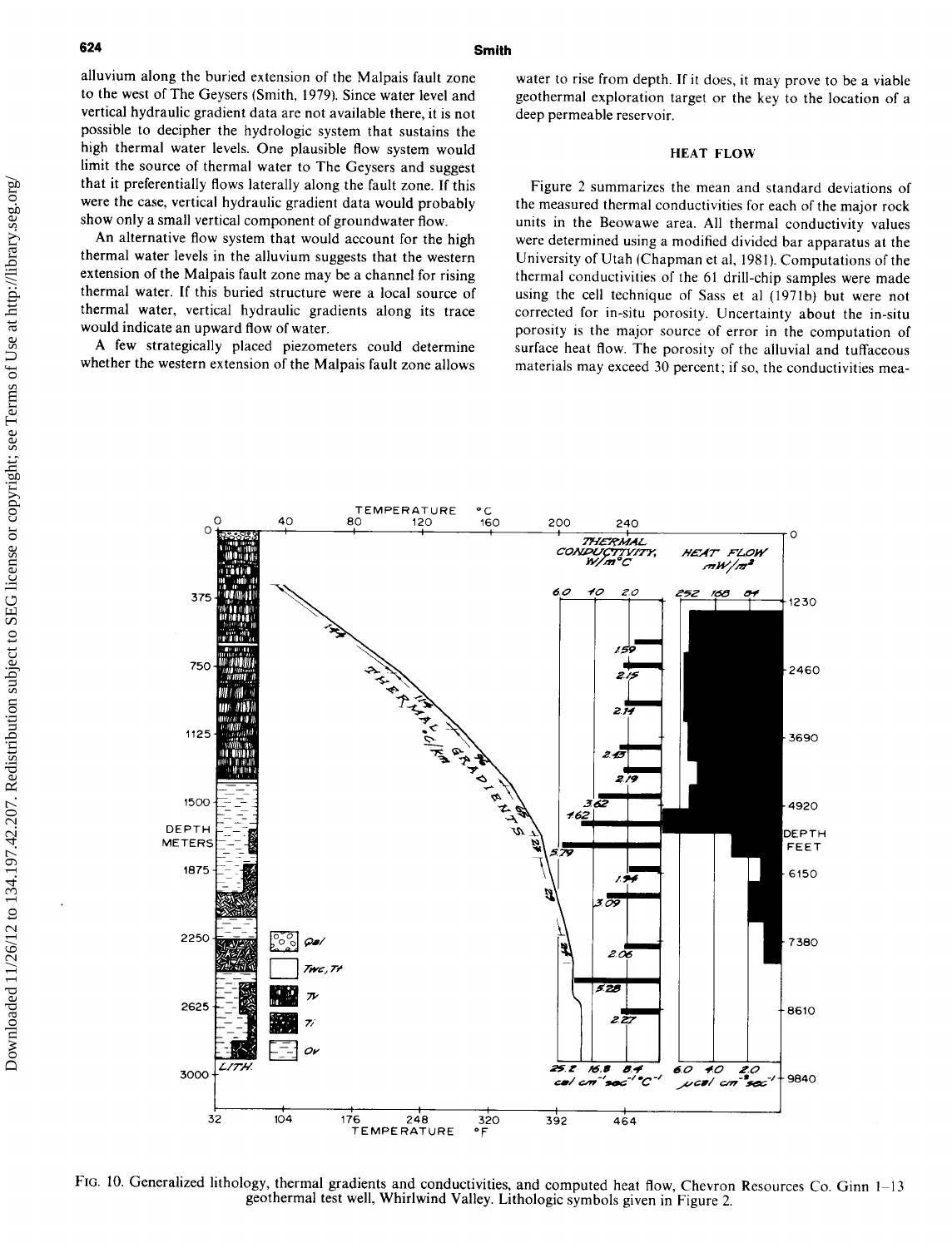**Heat Flow of Beowawe Geothermal Area** 



**FIG. 11. Map of shallow heat how, with generalized, variable contour interval in mW/m'. Discrepancies among neighboring values have been ignored. These differences may be due to the wide range of depths over which the thermal gradient is calculated.** 

**sured for these sedimentary units may be 2@30 percent too large. The matrix porosity of the competent rocks probably averages less than 10 percent and the required correction less than 15 percent.** 

**The low thermal conductivities of the vitrophyric dacite flow and shard-rich tuffaceous sediments reflect their high glass content. The thermal conductivities of the volcanic flow and intrusive rocks cluster around 2 Wm<sup>-1</sup>K<sup>-1</sup>, but argillization of some of the dacite flows reduces their conductivity significantly. The high thermal conductivity and standard deviation computed for the Valmy formation reflect the preponderance of quartzite in the measured sample and a highly variable lithology.** 

An equilibrium temperature log of the Ginn 1-13 geothermal **test well is shown in Figure IO (Chevron Resources Co., 1979). The total depth of the well is approximately 2900 m and the bottom-hole temperature 213°C. It is essentially isothermal below a depth of 2400 m within the Valmy formation. Between 1600 and 2400 m, the temperature gradient decreases systematically. The hole either penetrates a hot water-bearing structure or a permeable formation. Given the fractured character of the Valmy (Evans and Theodore, 1978) it is likely that it could contain a high-temperature hydrothermal reservoir.** 

**Above 1600 m, thermal gradients range from 23 to 144"C/km**  and thermal conductivities from 1.59 to 5.79  $Wm^{-1}K^{-1}$ . The **inverse relationship between the gradients and conductivities produces a nearly constant conductive heat flow averaging 235 mW/m'. The uniformity of the heat flow above the inferred deep reservoir indicates that the Tertiary volcanic section acts as a relatively impermeable cap. The thermal water must find permeable structures to rise from depth.** 

**Values of surficial heat flow were computed using linear segments of the shallow temperature-depth profiles like those shown in Figures 6 and 7. As shown in Figure 11, the heat flow generally exceeds the 235 mW/m' found in the Ginn test well. Most of the Whirlwind Valley and much of the Malpais Rim appear to receive heat not only from the deep reservoir but also from additional shallower sources. In the Whirlwind Valley, the shallow thermal flow system is a supplemental source of heat.** 

**Along the Malpais Rim, the shallow heat flow exceeds the value from the Ginn well in the area between the two southeaststriking cross faults shown in Figure 1. While it is possible that this area contains conduits for upwelling thermal water, hydraulic head data would be required to resolve whether the fault zone channels water to or away from The Geysers.** 

**A different thermal regime is apparent east of the Dunphy Pass fault zone. Four of the values of heat flow along the Malpais Rim average 110 mW/m', near the background value given by Sass et al (1971a) for this portion of the Basin and Range province. The Dunphy Pass fault zone appears to form**